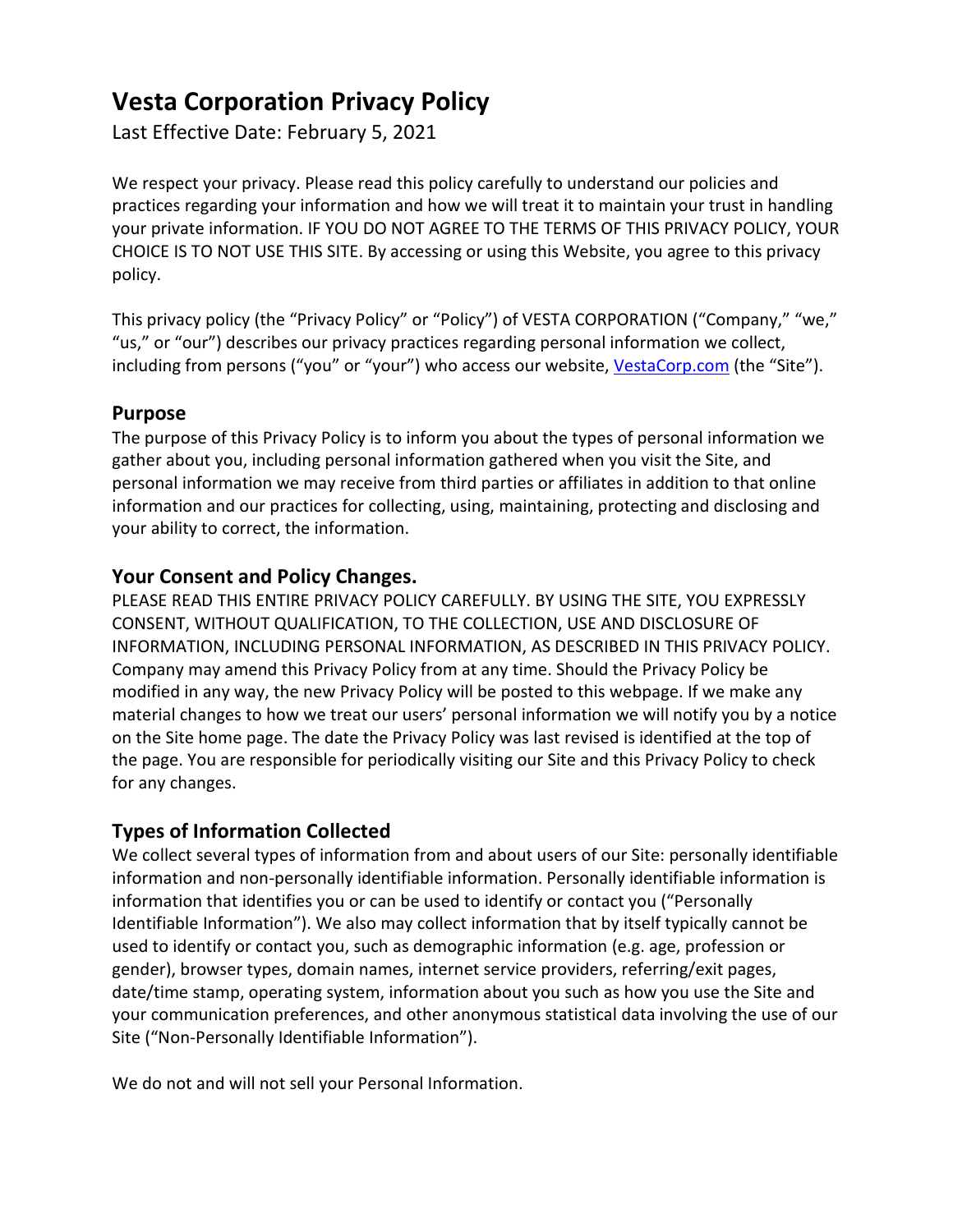#### **How We Use Your Information**

We use information that we collect from you only as described in this Privacy Policy, or as otherwise disclosed to you at the time of collection:

- To operate and provide you with the Site;
- To provide you with information that you request from us or to send you information about our properties and services, for example, a newsletter;
- To manage our properties, your account, and your residence;
- To fulfill orders you place with us and manage your account;
- To analyze and improve the Site; and
- For any other purpose with your consent.

## **Disclosure of Your Information**

With respect to each of the categories of data above, we may disclose your information as described in this Privacy Policy or otherwise with your consent to contractors, service providers, and other third parties we use to help operate the Site and process payments and manage the properties. We may also collect and share Personal Information with third parties to comply with legal obligations; when we believe in good faith that an applicable law requires it; at the request of governmental authorities or other third parties conducting an investigation; to detect and protect against fraud, or any technical or security vulnerabilities; to respond to an emergency; or otherwise to protect the rights, property, safety, or security of our business, third parties, visitors to our websites, or the public. We may also share Personal Information with any person to whom we transfer any of our rights or obligations under any agreement, or in connection with a sale, merger or consolidation of our business or other transfer of our assets, whether voluntarily or by operation of law, or who is otherwise deemed to be our successor or transferee**.**

## **Use of Google Analytics and Other Technologies**

This Site uses Google Analytics (and in the future may use other similar sites or services), a web analytics service provided by Google, Inc. ("Google"), to better assist Company in understanding how the Site is used. Google Analytics will place cookies on your computer that will generate information that we select about your use of the Site, including your computer's IP address. That information will be transmitted to and stored by Google. The information will be used to evaluate consumer use of the Site, compiling reports on Site activity for Company's use, and providing other services relating to Site activity and usage. Google may also transfer this information to third parties where required to do so by law, or where such third parties process the information on Google's behalf. The use of cookies by Google Analytics is covered by Google's privacy policy: [https://www.google.com/policies/privacy/.](https://www.google.com/policies/privacy/)

You can choose to delete existing cookies, allow or block cookies, and set preferences for certain websites in your browser's settings. Please note you may not be able to use the full functionality of the Site if you choose to block all cookies.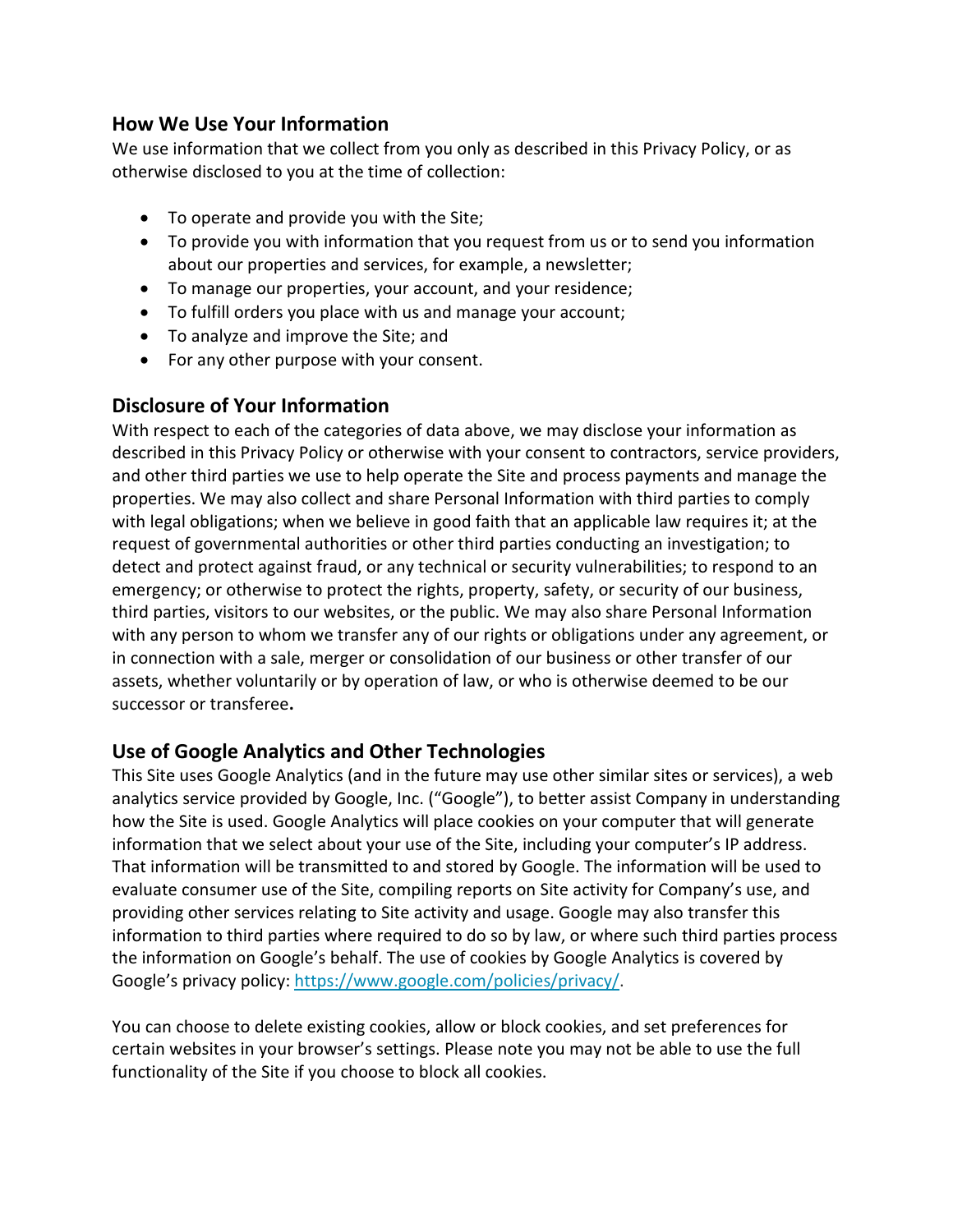#### **Rights of Individuals**

Site users who wish to correct, update, change, or erase the information they submit on the Site should contact us using one of the methods listed under 'Contacting Us', further below in this policy.

If you consider that we have processed your personal data in violation of applicable law and failed to remedy such violation to your reasonable satisfaction, you may also lodge a complaint with the data protection supervisory authority in your country.

California residents may have additional personal information rights and choices. Please see Your California Privacy Rights Notice (Below) for more information.

#### **Links to Other Sites and Social Media Services**

We may create links to other websites that we think may be of interest to you, such as social media platforms, suppliers and other third parties. We do not endorse any other websites and services by providing such links, and our Privacy Policy applies only to your use of our Site. We are not responsible for the privacy policies of any websites and services we link to on our Site, and you should read the privacy policies of each site you visit to determine what information that site may collect about you.

#### **Data Retention**

We will retain your information for as long as your account is active or as needed for us to manage and provide our services and for our business needs. Even if we delete some or all of your personal information, we may continue to retain and use de-identified or aggregate data previously collected.

#### **Data Security**

We take the security of our data and information seriously. We use reasonable organizational, technical, and administrative measures to protect data under our control. No method of transmission over the Internet, or method of electronic storage, is 100% secure. The safety and security of your information also depends on you. Where we have given (or you have created) a password for access to certain parts of our Site, you are responsible for keeping the password confidential. We ask that you not share the password with anyone. Any transmission of personal information is at your own risk, and we are not responsible for any circumvention of any privacy settings or security measures contained on the Site.

#### **Children**

Our website is not intended for users under 18 years of age. We do not knowingly collect personally identifiable information from minors. If you are under the age of 18, please do not provide any information on this Site. We may collect Personal Information of minors, provided by parents or guardians, in connection with the application and rental of a unit, or the provision of property management services. We do not sell the Personal Information of minors.